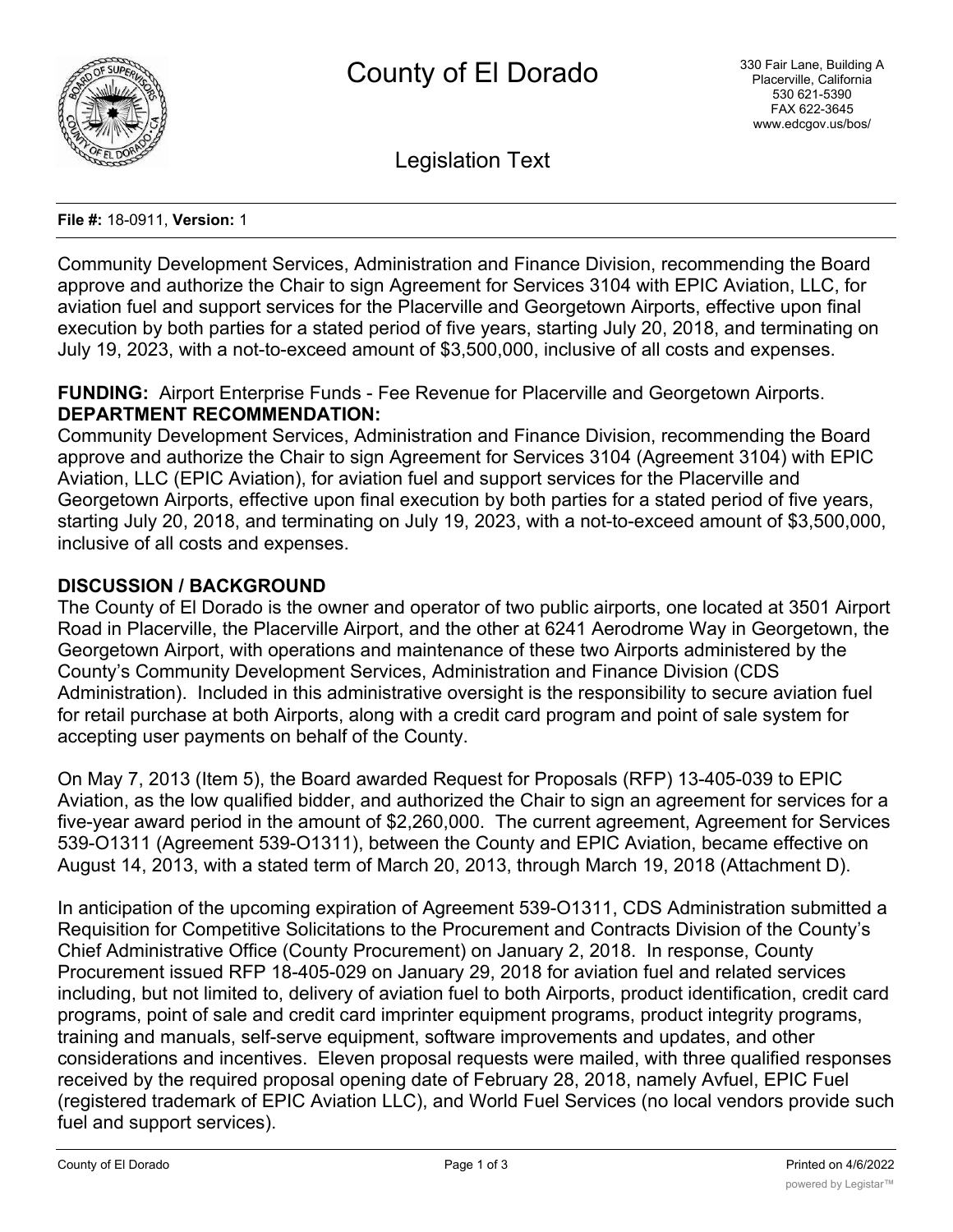Recognizing additional time was needed to complete the RFP award process, CDS Administration was able to secure Board approval on March 13, 2018 (Item 13), of the First Amendment to Agreement 539-O1311, thereby extending the current term by four additional months, from March 19 to July 19, 2018 (Attachment C). Also included in this Amendment were necessary contract administration and article updates.

On June 12, 2018 (Item 5), the Board approved the recommendation of County Procurement to award RFP 18-405-029 to EPIC Aviation of Salem, Oregon, as the low qualified proposer, and further authorized the Chair to execute an agreement for services in the amount of \$3,500,000 for a fiveyear period. The Board also made findings, in accordance with County Ordinance Chapter 3.13, that is was more feasible and economical to contract out these needed services, as CDS Administration does not possess the ability to perform aviation fuel distribution and related support services.

Agreement for Services 3104 for aviation fuel and support services (Agreement 3104), between the County and EPIC Aviation, is now attached for Board consideration (Attachment B). Once approved, this new Agreement will be effective upon final execution by both parties for a stated period of five years, from July 20, 2018, to July 19, 2023, with a not-to-exceed amount of \$3,500,000, inclusive of all costs and expenses. Approval of Agreement 3104 ensures there will be no lapse in aviation fuel and related support services at either Airport.

# **ALTERNATIVES**

The Board could choose to:

1) Approve Agreement 3104, with a reduced not-to-exceed amount and/or a different term for services; or

2) Not approve Agreement 3104, resulting in a lapse in aviation fuel and related support services at both Airports, causing significant hardship to Airport users and a loss in fuel purchase revenue, until such time as a new RFP process can be conducted and a resulting award and contract found acceptable for approval.

## **OTHER DEPARTMENT / AGENCY INVOLVEMENT**

County Counsel and Risk Management approved Agreement 3104.

## **CAO RECOMMENDATION**

It is recommended that the Board approve this item.

#### **FINANCIAL IMPACT**

There is no fiscal impact or Net County Cost associated with this agenda item. Sufficient funds have been budgeted in Fiscal Year 2018/2019, via the Airport Enterprise Funds - Fee revenue (representing proceeds from the sale of aviation fuel), and will be the same funding source used to provide for subsequent fiscal years through the term of Agreement 3104.

## **CLERK OF THE BOARD FOLLOW UP ACTIONS**

1) Clerk of the Board to obtain the Chair's signature on the two (2) original copies of Agreement 3104.

2) Clerk of the Board to return one (1) fully executed original copy of Agreement 3104 to CDS Administration, attention of Sherrie Busby, Administrative Services Officer, Operations Unit.